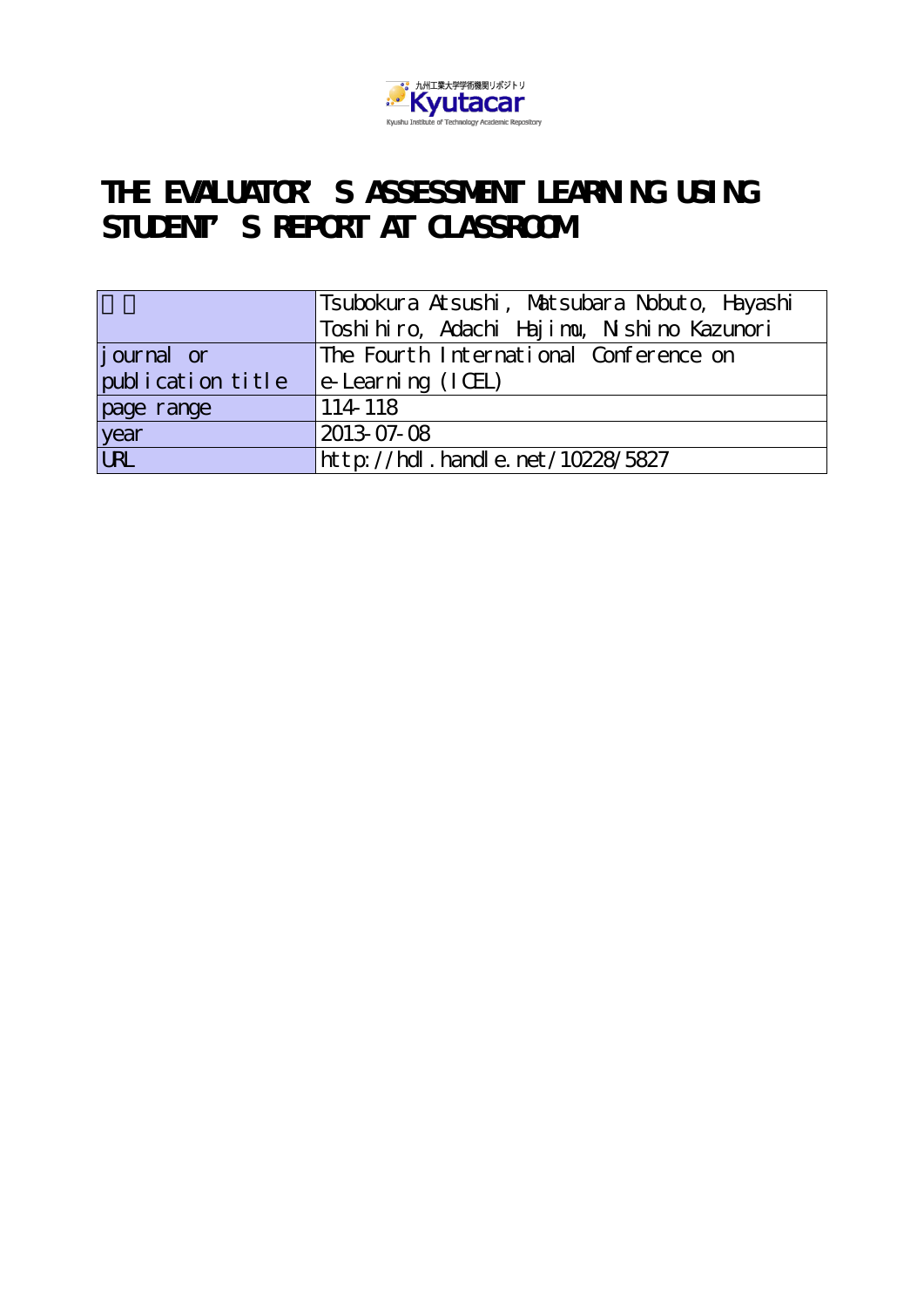# THE EVALUATOR'S ASSESSMENT LEARNING USING STUDENT'S REPORT AT CLASSROOM

Atsushi Tsubokura, Nobuto Matsubara, Toshihiro Hayashi, Hajimu Adachi and Kazunori Nishino Nippon Bunri Univ., Kyushu Institute of Technology

Oita, Japan

tsubo@atlab.org

# **ABSTRACT**

In this research, the learner learns from evaluator's assessment for another students report on collaborative evaluation. Our system (evPoints) relate to moodle, that enable to report posting and mutual evaluation. In this paper, we report total design about this research.

#### **KEYWORDS**

*Content Creation skill learning, Peer Evaluation, Evaluator's assessment, Rubric, LMS/CMS* 

# **1.INTRODUCTION**

Recently, any classroom educate the Multimedia content creation skill for CG, Web, Video, Flash[1],[3],[4]. Multimedia contents create for 2 kind purpose. One, for self expression. The another purpose, for the advertisement tool or the Explain tool. These contents creator is considering about The customers model with The transmit knowledge. The design for the contents, important point is that, the customers modeling and The design about the knowledge communication. We think that, these Peer evaluate environment is effective to learn for the contents communication about the customer modeling and the design about the knowledge communication. The peer evaluation is that, the student's assignment evaluate the another students report. Next time, the assignment submitted student watch the another students opinion and assessment for self assignment. The student understand the another student's evaluate result. That's way, these learner learn there are, "Evaluate assessment learning", "another student's opinion and assessment", "another students assignment".

However, these problem indicate about the peer evaluation, "Human relations between learners[4]", "Evaluator's dependence about Evaluation axis for the contents[2]", "Variation about each evaluator's assessment[5]", "Student's privacy[1]".

And, we have any problem at exercise for the contents creation skill learning. These cause is that, sometime, the learner doesn't check assessment result, and looking back about self contents creation process (reflection). So, if the student have some incorrect skill, then The student can't notice my incorrect skill. So the student repeat incorrect skill. So, we think that, these process is very important theme.

In this paper, we adopt the peer evaluation plus which expanded the peer evaluation, for contents create skill education (Figure 1). The peer evaluation plus, after the peer evaluation, the students compare The Self evaluate result for another students assignment with the Teacher's evaluate result. That's way, the students learn "The



Figure 1.Features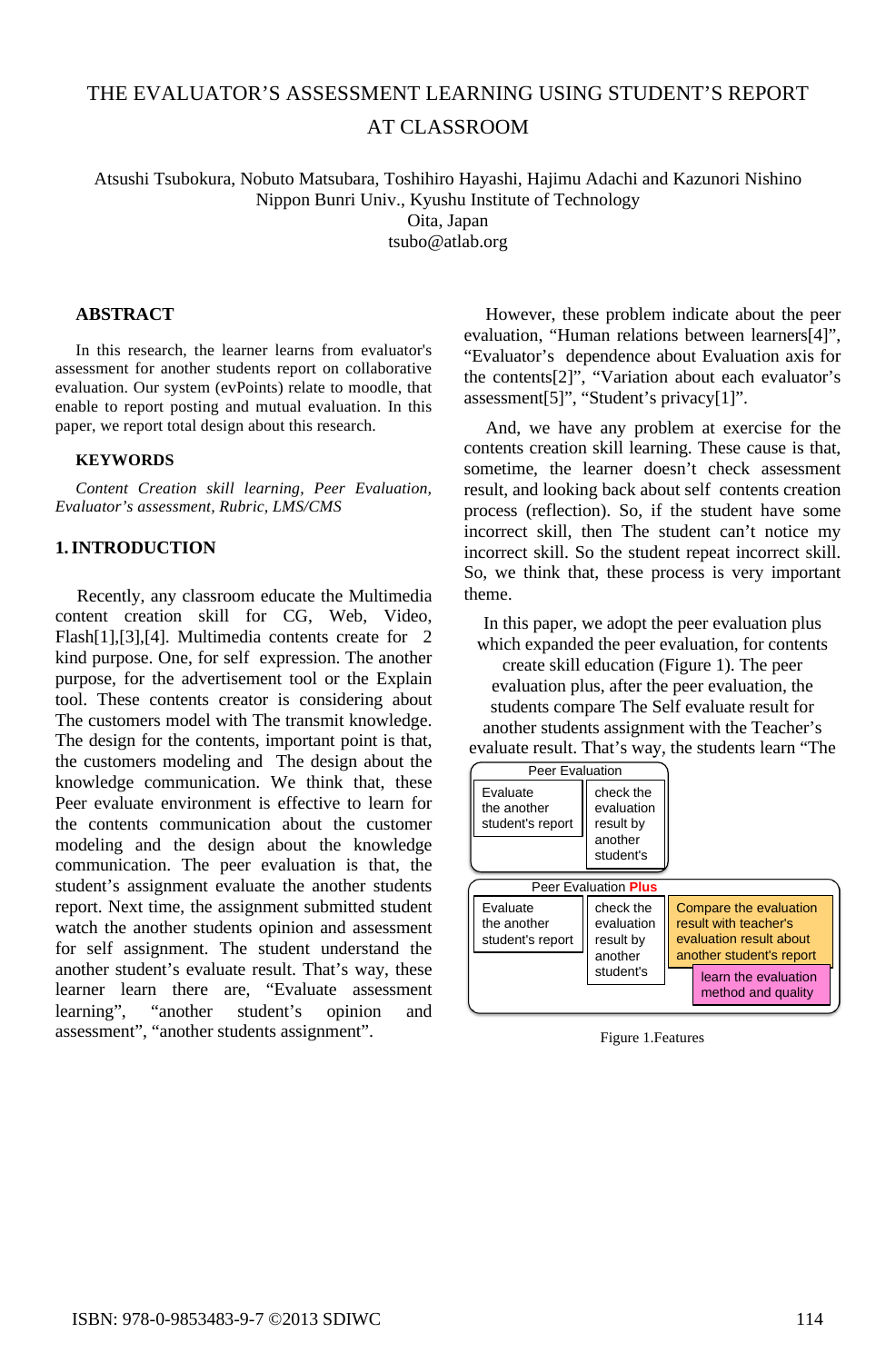evaluator's assessment". So the student learn about reflection learning and The evaluator's assessment. We think that, it leads to the improvement of the contents creation.

In this process, the student's learn the evaluation method and quality. So the student's assignment quality is grow up to fit to assignment. And careless mistakes are decrease.

In this paper, we report whole research plan about the evaluator's assessment learning using students report at classroom.

# **2.EVALUATOR'S ASSESSMENT LEARNING**

# **2.1. Evaluator's assessment and peer evaluation plus**

We educate contents creation skill for multimedia. But we didn't exercise about assignment evaluation and learn from evaluation. And this is important for contents creation skill learning that, contents evaluation skill. So in this research, we adopt evaluator's assessment learning for contents creation skill education. So we need to evaluate the student's evaluation result.

The peer evaluation were reported any research. This process is that, the student's assignment evaluation the another students. Next time, the assignment submit student watch another students opinion and assessment. In this process, these learner learn there are, "Evaluation assessment learning", "another student's opinion and assessment", "another students assignment" and reflection learning. So, the peer evaluation is effective process for another student's contents and opinion. And they notice their good points by another student's opinion.

The peer evaluation process is compare to the evaluation result. So we think that, the student can study evaluator's assessment from compare the self evaluation result for another students report with the teacher's evaluation result. In this research, the evaluator's assessment learning adopt the peer evaluation. After the peer evaluation, the student learn the evaluator's assessment from compare the

self evaluation result for another students report with the teacher's evaluation result. So we extension the peer evaluation to the peer evaluation plus(Table 1).

| Table 1. Features |  |
|-------------------|--|
|-------------------|--|



#### **2.2. Evaluator's dependence about evaluation axis**

The content's evaluation depend evaluator's assessment. So content's evaluation has evaluator's dependence character. This evaluator's dependence is important about another student's evaluation result for the peer evaluation. This tendency emerges for the evaluation of the characteristic part of the work in particular. For example "cool", "beauty" or "love". But, rubric and check list way is that, the evaluator learned skill for evaluation method then evaluation result's differences is very little. So we divide 2 type about the evaluation axis.

- axisEq : This axis setting from rubric or check list way. This axis is that, the knowledge learned evaluator can equal or little difference evaluation. For example, "Skill using", "content locate place", "Publication information", "Format conformability".
- axisDf : This axis permit a personal characteristic. For example, this axis evaluate "Originality", "Cool", "Quality" or etc.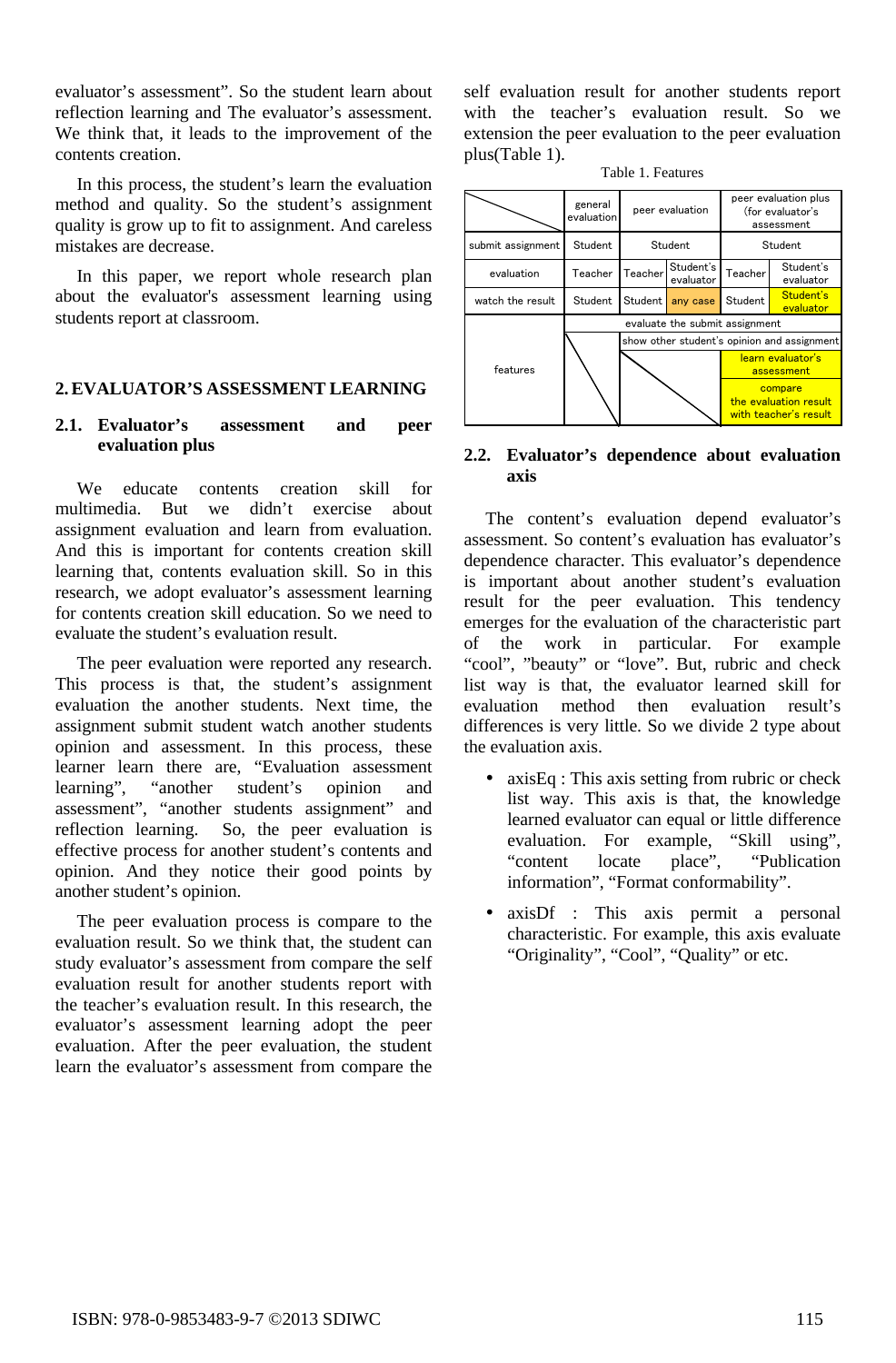## **2.3. Learn the evaluator's assessment**

In this evaluator's assessment learning, that the learner compare the self evaluation result for the another student's contents with teacher's evaluation result. In this step, we consider the axis character (Evaluator's dependence). "axisEq" is that the result different point is evaluate mistake, different between Student's result and Teacher's result. So Student's can't evaluate correct evaluation. The other side, "axisDf" is that the result different point is personal character.

In this way, the learner can learn the evaluator's assessment from the axis evaluator's dependence character.

# **2.4. The quality of evaluation result and learner's privacy**

In this research, the peer evaluate adopt to practice the usual classroom. So, the contents for evaluation quality keep about same quality.

And, in this peer evaluation plus, the evaluator watch The teacher's evaluation result about the another student assignment. So, we need consideration for the privacy of the learner about teacher's evaluation result for Submit assignment.

In this research, we set the 2 type student that

"Real Student" and "Dummy Student". The real students learn at the real classroom. The dummy student is setting by the teacher. This student doesn't exist. This student's assignment is setting by the teacher. About 3 type dummy student. One: high level student. Second: normal level student. Third: include mistake student. In this research's peer evaluation, the student's evaluator evaluate that the real student's (random selection) and the dummy students. So we can control quality the evaluation practice by dummy students. In addition, the evaluator's screen doesn't display student's name or student's number or dummy or real student. And we don't teach 2 type student include.

And, dummy student is only open. The real student can select the open or close about the teacher's evaluate result for the self assignment. In this way. We can consideration the student's privacy and compare the evaluation result by dummy student.

# **3.EVPOINTS**

We use moodle (LMS/CMS) in our class. So, we construct this system to relation with moodle. The relation about moodle with evPoints is that, evPoints use the moodle's resource function. And evPoints display include moodle's frame. So, student's look like single system only moodle. evPoints has any function for the teacher and the



Figure 3. assignment submit screen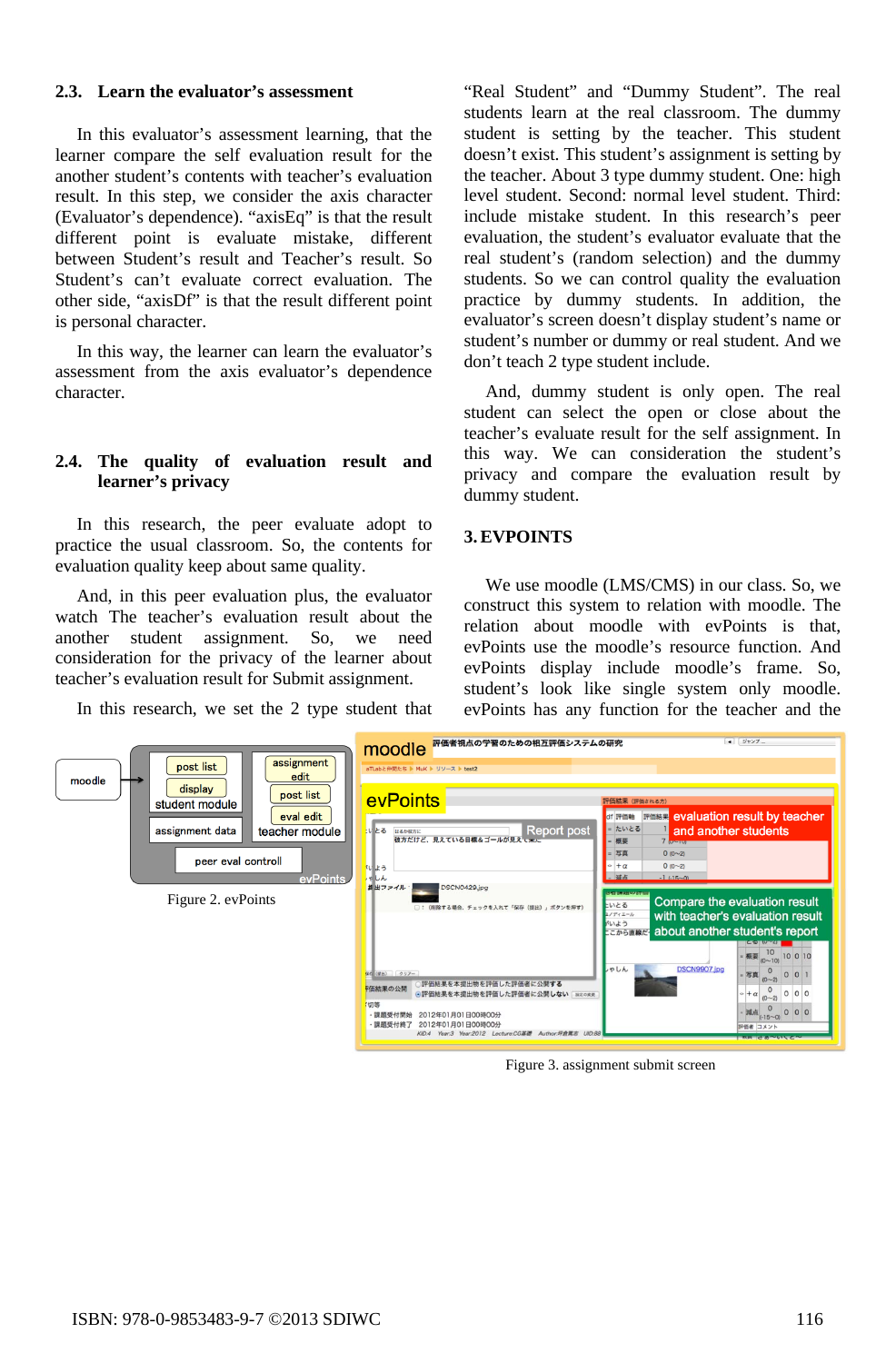student. For the teacher function is that, assignment creation/edit, assignment evaluation, list view about whole evaluation result and etc. for the student function is that, submit assignment, evaluate about another student's contents, check the evaluate result by teacher and another student's (Figure 2, 3).



Figure 4. Compare the evaluation result with teacher's evaluation result about another student's report. (close up about Fig3's green part)

And, Figure 4 is close up about Figure 3's green part. This part is collect there are, compare the evaluation result with teacher's evaluation result about another student's report. Display order is that, teacher's, self, the another students. The table's "df" part mean is that, the evaluator's demendence about evaluation axis. The character "=" is "axisEq" and The character " $\langle \rangle$ " is "axisDf". And if there is difference about the teacher's evaluation result and the self evaluate result then the cell's background color turn red.

So, the student can notice about evaluation mistake. This is most simply than the other peer evaluation system.

#### **4. RESEARCH PLAN AND PROCESS**

In this research we measure and result compare the 3 type evaluation process. First type, "normal assignment submit". Second type, "The normal assignment submit" and " the peer evaluation", third type, "The normal assignment submit" and "the peer evaluation" and "the peer evaluation plus for learn

the evaluator's assessment". This measure plan is 3 years project (Table 2.). We shown in Table 3. this research's progress of the current. Now doing class is the CGB (Basic of Computer Graphics for 2013 entrance class) and WD (Web Design for 2012 entrance class). Preparing Class is BWD (Basic of Web Design for 2013 entrance class).

|        | entrance year       |        |                |                |        |                     |                  |        |          |                     |  |
|--------|---------------------|--------|----------------|----------------|--------|---------------------|------------------|--------|----------|---------------------|--|
|        |                     |        | 2011           |                |        | 2012                |                  |        | 2013     |                     |  |
|        |                     | Normal | ण<br>पु<br>eer | $E$ val<br>eer | Normal | ण<br>पु<br>eer<br>Ω | Eval<br>eer<br>≏ | Normal | 입<br>eer | ار<br>E<br>eer<br>e |  |
| Grad-1 | Basic of CG         |        |                |                | r.     |                     |                  |        |          |                     |  |
|        | Basic of Web Design | Ő      |                |                |        |                     |                  |        |          |                     |  |
|        | Grad-2   Web Design |        |                |                |        |                     |                  |        |          |                     |  |

Table 3. Total Number of submitted

|                                       |                     | Class      | Task   | <b>Total Number of submitted</b> |      |           |  |  |
|---------------------------------------|---------------------|------------|--------|----------------------------------|------|-----------|--|--|
|                                       |                     |            | Number | 2011                             | 2012 | 2013      |  |  |
| 1年                                    | the first semester  | CGB        | 31     |                                  | 1922 | 573       |  |  |
|                                       | the second semester | <b>RWD</b> | 26     | 1222                             | 960  | Preparing |  |  |
| 2年                                    | the first semester  | WD         | 34     | 1224                             | 941  | 513       |  |  |
| $CCD$ and $MD$ at $2012$ is now deing |                     |            |        |                                  |      |           |  |  |

CGB and WD at 2013 is now doing

## **5. CONCLUSION**

In this paper, we report this research whole process about the evaluator's assessment learning using students report at the classroom. In this research, we adopt the peer evaluation plus to the classroom. The peer evaluation plus is extension the peer evaluation. The extension point is that, the students compare The Self evaluation result for another student's assignment with the Teacher's evaluation result.

Next time, we analysis these measure result. And report.

#### **ACKNOWLEDGEMENT**

This work was supported by JSPS KAKENHI Grant Number 22500951.